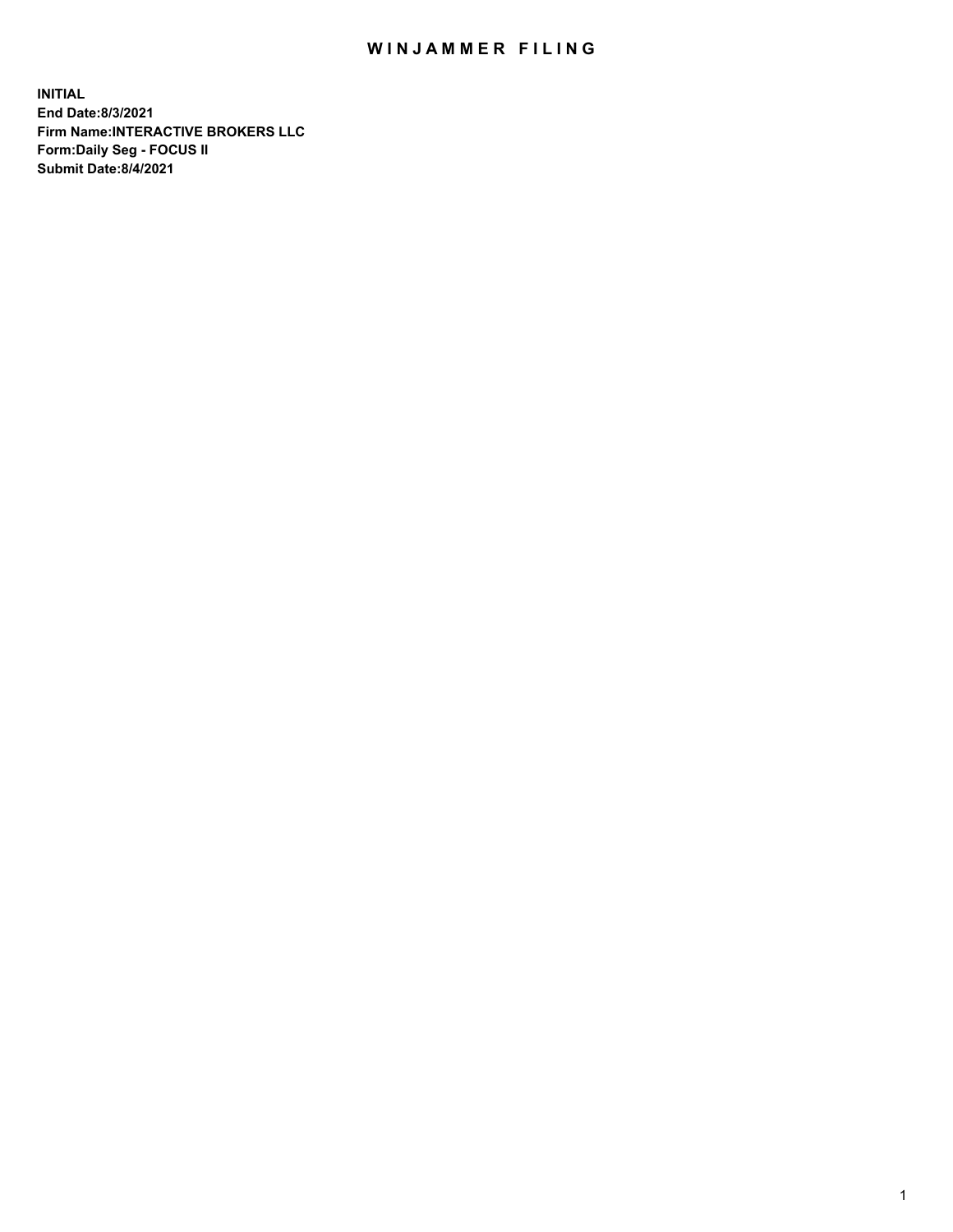**INITIAL End Date:8/3/2021 Firm Name:INTERACTIVE BROKERS LLC Form:Daily Seg - FOCUS II Submit Date:8/4/2021 Daily Segregation - Cover Page**

| Name of Company                                                                                                                                                                                                                                                                                                                | <b>INTERACTIVE BROKERS LLC</b>                                                                  |
|--------------------------------------------------------------------------------------------------------------------------------------------------------------------------------------------------------------------------------------------------------------------------------------------------------------------------------|-------------------------------------------------------------------------------------------------|
| <b>Contact Name</b>                                                                                                                                                                                                                                                                                                            | <b>James Menicucci</b>                                                                          |
| <b>Contact Phone Number</b>                                                                                                                                                                                                                                                                                                    | 203-618-8085                                                                                    |
| <b>Contact Email Address</b>                                                                                                                                                                                                                                                                                                   | jmenicucci@interactivebrokers.c<br>om                                                           |
| FCM's Customer Segregated Funds Residual Interest Target (choose one):<br>a. Minimum dollar amount: ; or<br>b. Minimum percentage of customer segregated funds required:% ; or<br>c. Dollar amount range between: and; or<br>d. Percentage range of customer segregated funds required between:% and%.                         | $\overline{\mathbf{0}}$<br>$\overline{\mathbf{0}}$<br>155,000,000 245,000,000<br>0 <sub>0</sub> |
| FCM's Customer Secured Amount Funds Residual Interest Target (choose one):<br>a. Minimum dollar amount: ; or<br>b. Minimum percentage of customer secured funds required:%; or<br>c. Dollar amount range between: and; or<br>d. Percentage range of customer secured funds required between:% and%.                            | $\overline{\mathbf{0}}$<br>$\overline{\mathbf{0}}$<br>80,000,000 120,000,000<br>0 <sub>0</sub>  |
| FCM's Cleared Swaps Customer Collateral Residual Interest Target (choose one):<br>a. Minimum dollar amount: ; or<br>b. Minimum percentage of cleared swaps customer collateral required:% ; or<br>c. Dollar amount range between: and; or<br>d. Percentage range of cleared swaps customer collateral required between:% and%. | $\frac{0}{0}$<br>0 <sub>0</sub><br>0 <sub>0</sub>                                               |

Attach supporting documents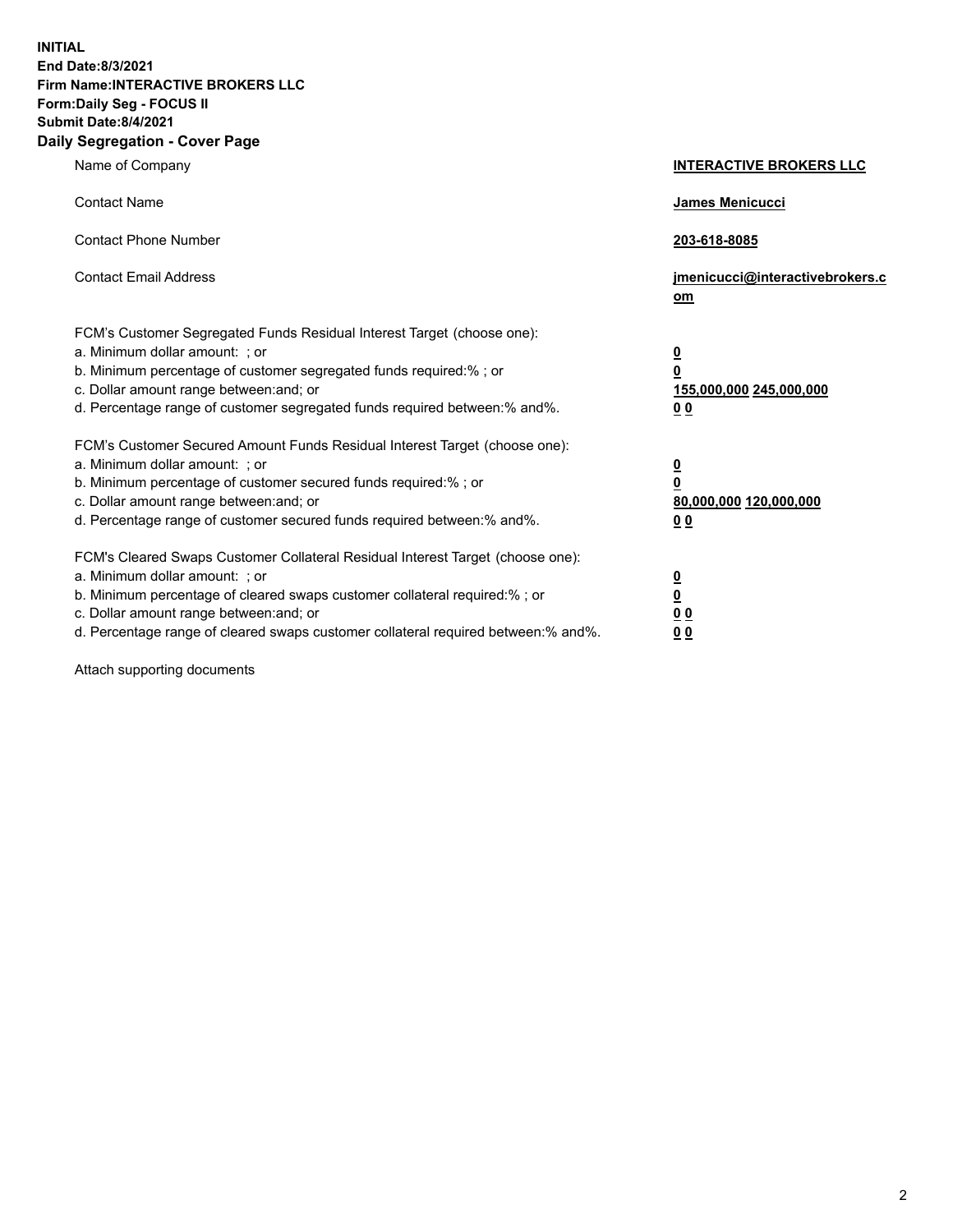## **INITIAL End Date:8/3/2021 Firm Name:INTERACTIVE BROKERS LLC Form:Daily Seg - FOCUS II Submit Date:8/4/2021 Daily Segregation - Secured Amounts**

|                | $\frac{1}{2}$                                                                                              |                                               |
|----------------|------------------------------------------------------------------------------------------------------------|-----------------------------------------------|
|                | Foreign Futures and Foreign Options Secured Amounts                                                        |                                               |
|                | Amount required to be set aside pursuant to law, rule or regulation of a foreign                           | $0$ [7305]                                    |
|                | government or a rule of a self-regulatory organization authorized thereunder                               |                                               |
| $\mathbf{1}$ . | Net ledger balance - Foreign Futures and Foreign Option Trading - All Customers                            |                                               |
|                | A. Cash                                                                                                    | 500,816,191 [7315]                            |
|                | B. Securities (at market)                                                                                  | $0$ [7317]                                    |
| 2.             | Net unrealized profit (loss) in open futures contracts traded on a foreign board of trade                  | 4,352,507 [7325]                              |
| 3.             | Exchange traded options                                                                                    |                                               |
|                | a. Market value of open option contracts purchased on a foreign board of trade                             | 97,365 [7335]                                 |
|                | b. Market value of open contracts granted (sold) on a foreign board of trade                               | $-5,783$ [7337]                               |
| 4.             | Net equity (deficit) (add lines 1. 2. and 3.)                                                              | 505,260,280 [7345]                            |
| 5.             | Account liquidating to a deficit and account with a debit balances - gross amount                          | 34,989 [7351]                                 |
|                | Less: amount offset by customer owned securities                                                           | 0 [7352] 34,989 [7354]                        |
| 6.             | Amount required to be set aside as the secured amount - Net Liquidating Equity                             | 505,295,269 [7355]                            |
|                | Method (add lines 4 and 5)                                                                                 |                                               |
| 7.             | Greater of amount required to be set aside pursuant to foreign jurisdiction (above) or line<br>6.          | 505,295,269 [7360]                            |
|                | FUNDS DEPOSITED IN SEPARATE REGULATION 30.7 ACCOUNTS                                                       |                                               |
| $\mathbf{1}$ . | Cash in banks                                                                                              |                                               |
|                | A. Banks located in the United States                                                                      | 38,756,929 [7500]                             |
|                | B. Other banks qualified under Regulation 30.7                                                             | 0 [7520] 38,756,929 [7530]                    |
| 2.             | Securities                                                                                                 |                                               |
|                | A. In safekeeping with banks located in the United States                                                  | 349,989,500 [7540]                            |
|                | B. In safekeeping with other banks qualified under Regulation 30.7                                         | 0 [7560] 349,989,500 [7570]                   |
| 3.             | Equities with registered futures commission merchants                                                      |                                               |
|                | A. Cash                                                                                                    | $0$ [7580]                                    |
|                | <b>B.</b> Securities                                                                                       | $0$ [7590]                                    |
|                | C. Unrealized gain (loss) on open futures contracts                                                        | $0$ [7600]                                    |
|                | D. Value of long option contracts                                                                          | $0$ [7610]                                    |
|                | E. Value of short option contracts                                                                         | 0 [7615] 0 [7620]                             |
| 4.             | Amounts held by clearing organizations of foreign boards of trade                                          |                                               |
|                | A. Cash                                                                                                    | $0$ [7640]                                    |
|                | <b>B.</b> Securities                                                                                       | $0$ [7650]                                    |
|                | C. Amount due to (from) clearing organization - daily variation                                            | $0$ [7660]                                    |
|                | D. Value of long option contracts                                                                          | $0$ [7670]                                    |
|                | E. Value of short option contracts                                                                         | 0 [7675] 0 [7680]                             |
| 5.             | Amounts held by members of foreign boards of trade                                                         |                                               |
|                | A. Cash                                                                                                    | 224,366,208 [7700]                            |
|                | <b>B.</b> Securities                                                                                       | $0$ [7710]                                    |
|                | C. Unrealized gain (loss) on open futures contracts                                                        | 14,460,084 [7720]                             |
|                | D. Value of long option contracts                                                                          | <b>97,365</b> [7730]                          |
|                | E. Value of short option contracts                                                                         | <mark>-5,783</mark> [7735] 238,917,874 [7740] |
| 6.             | Amounts with other depositories designated by a foreign board of trade                                     | $0$ [7760]                                    |
| 7.             | Segregated funds on hand                                                                                   | $0$ [7765]                                    |
| 8.             | Total funds in separate section 30.7 accounts                                                              | 627,664,303 [7770]                            |
| 9.             | Excess (deficiency) Set Aside for Secured Amount (subtract line 7 Secured Statement<br>Page 1 from Line 8) | 122,369,034 [7380]                            |
| 10.            | Management Target Amount for Excess funds in separate section 30.7 accounts                                | 80,000,000 [7780]                             |
| 11.            | Excess (deficiency) funds in separate 30.7 accounts over (under) Management Target                         | 42,369,034 [7785]                             |
|                |                                                                                                            |                                               |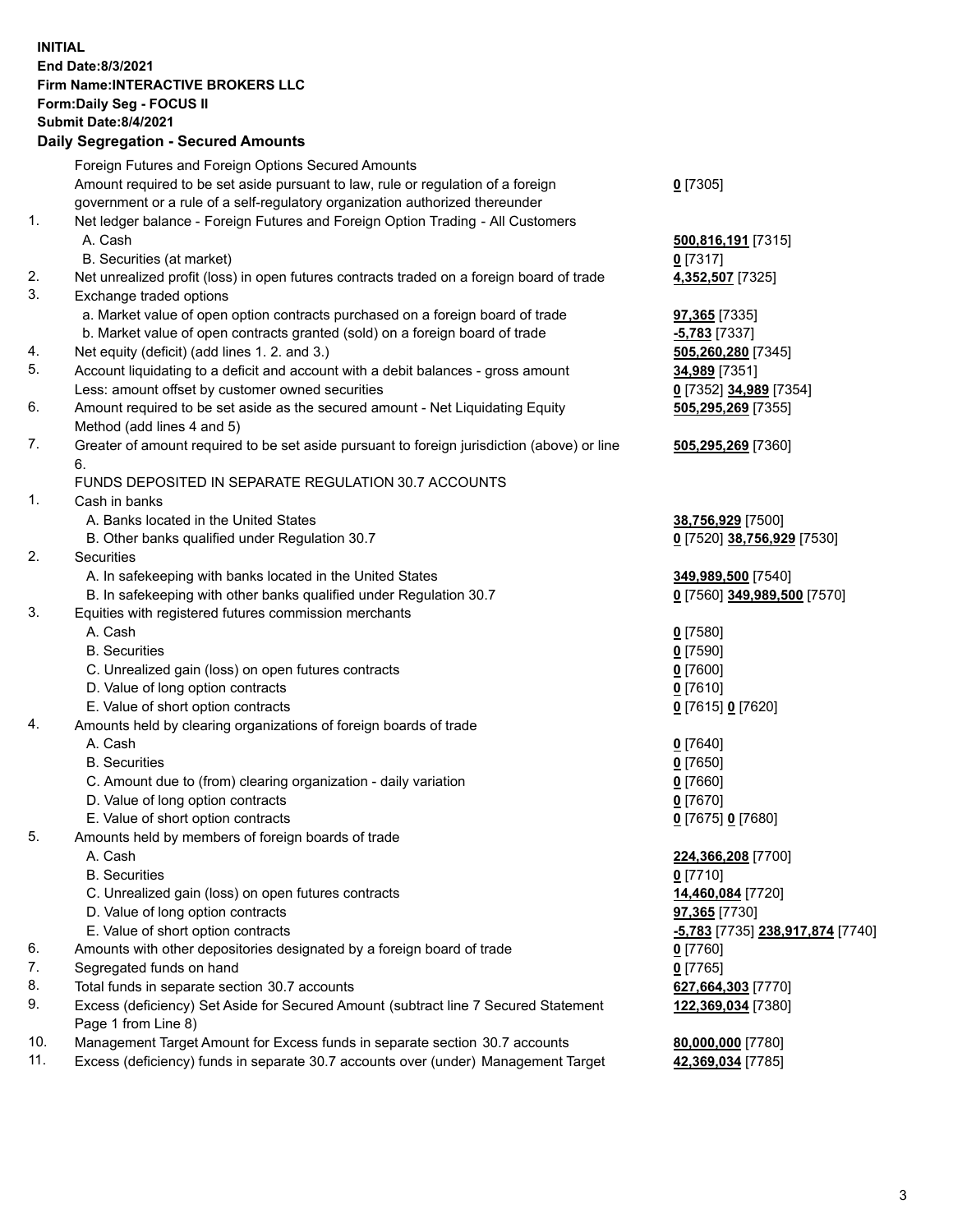**INITIAL End Date:8/3/2021 Firm Name:INTERACTIVE BROKERS LLC Form:Daily Seg - FOCUS II Submit Date:8/4/2021 Daily Segregation - Segregation Statement** SEGREGATION REQUIREMENTS(Section 4d(2) of the CEAct) 1. Net ledger balance A. Cash **6,796,539,836** [7010] B. Securities (at market) **0** [7020] 2. Net unrealized profit (loss) in open futures contracts traded on a contract market **33,009,543** [7030] 3. Exchange traded options A. Add market value of open option contracts purchased on a contract market **287,119,610** [7032] B. Deduct market value of open option contracts granted (sold) on a contract market **-237,915,688** [7033] 4. Net equity (deficit) (add lines 1, 2 and 3) **6,878,753,301** [7040] 5. Accounts liquidating to a deficit and accounts with debit balances - gross amount **1,239,162** [7045] Less: amount offset by customer securities **0** [7047] **1,239,162** [7050] 6. Amount required to be segregated (add lines 4 and 5) **6,879,992,463** [7060] FUNDS IN SEGREGATED ACCOUNTS 7. Deposited in segregated funds bank accounts A. Cash **1,463,637,116** [7070] B. Securities representing investments of customers' funds (at market) **3,247,369,100** [7080] C. Securities held for particular customers or option customers in lieu of cash (at market) **0** [7090] 8. Margins on deposit with derivatives clearing organizations of contract markets A. Cash **1,990,939,460** [7100] B. Securities representing investments of customers' funds (at market) **323,697,306** [7110] C. Securities held for particular customers or option customers in lieu of cash (at market) **0** [7120] 9. Net settlement from (to) derivatives clearing organizations of contract markets **5,707,376** [7130] 10. Exchange traded options A. Value of open long option contracts **286,969,958** [7132] B. Value of open short option contracts **-237,900,320** [7133] 11. Net equities with other FCMs A. Net liquidating equity **0** [7140] B. Securities representing investments of customers' funds (at market) **0** [7160] C. Securities held for particular customers or option customers in lieu of cash (at market) **0** [7170] 12. Segregated funds on hand **0** [7150] 13. Total amount in segregation (add lines 7 through 12) **7,080,419,996** [7180] 14. Excess (deficiency) funds in segregation (subtract line 6 from line 13) **200,427,533** [7190] 15. Management Target Amount for Excess funds in segregation **155,000,000** [7194]

16. Excess (deficiency) funds in segregation over (under) Management Target Amount Excess

**45,427,533** [7198]